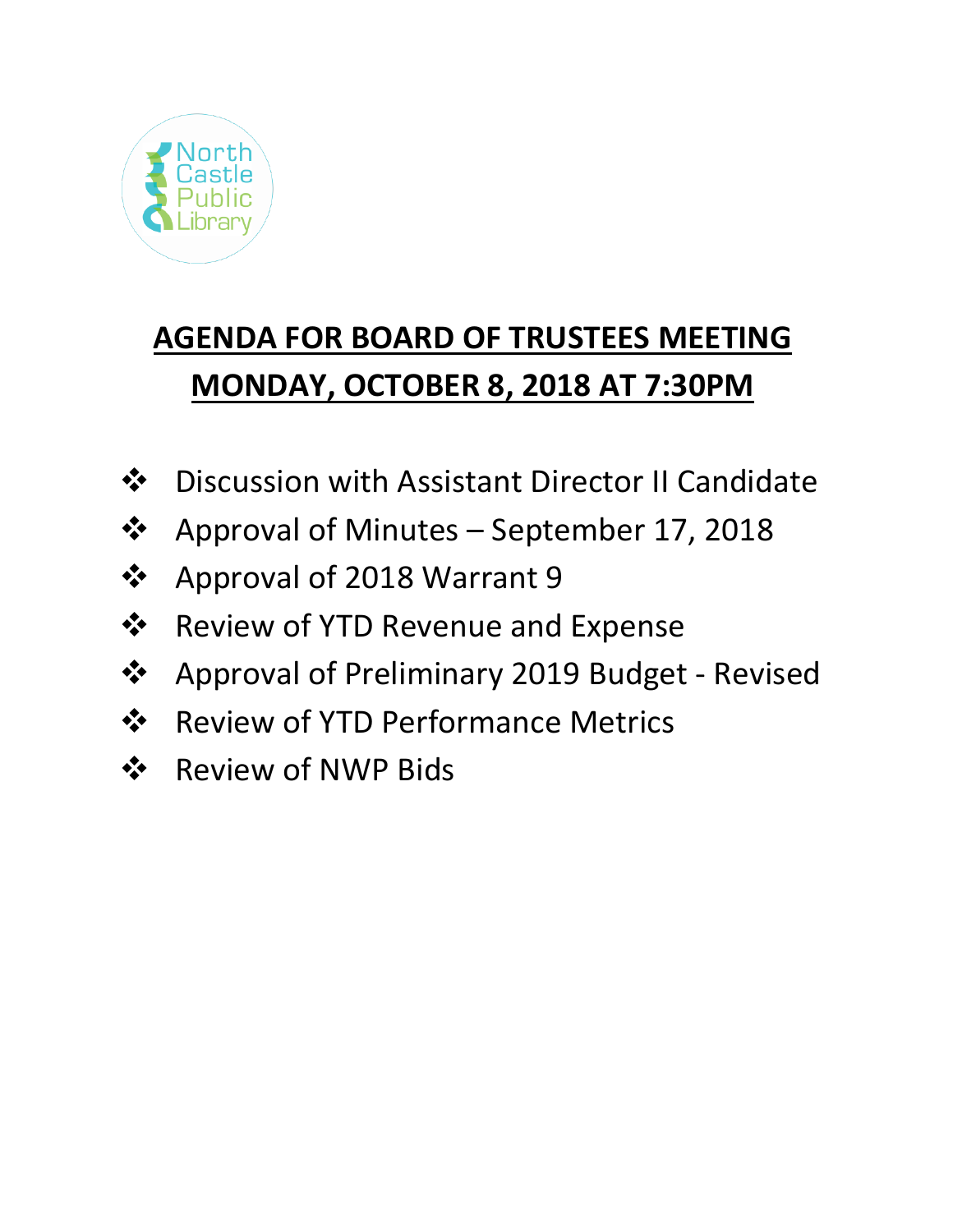## **North Castle Public Library**

## **Library Board of Trustee Minutes – October 8, 2018**

Sean Ryan called meeting to order at 7:30 PM

### **In attendance:**

**Trustees:** Lisa Meyer Chorne, Jerry March, Jeanne Lapsker, Stephanie Paul, and Sean Ryan

**Library:** Edie Martimucci

**Town:** Barry Reiter

**Friends:**

**Guest**: Stephanie Hartwell-Mandella

#### **Key Votes/Review**

- **Discussion with Assistant Director II Candidate** Stephanie Hartwell-Mandella. Stephanie fielded questions from Trustees about her involvement with library activities and programs in her current library placement, and her philosophy, vision and ideas about library programming, customer service and community involvement. Stephanie had an opportunity to ask questions of her own.
- **Approval to hire Stephanie Hartwell-Mandella for position of Assistant Director II**. Jeanne made motion to approve and Jerry seconded. All were in favor.
- **Approval of the Minutes for the September 17, 2018 NCPL Board of Trustees meeting.** Stephanie noted minor error in last month's minutes which will be corrected. Lisa made motion to approve the minutes and Stephanie seconded. All were in favor.
- **NCPL 2018 Warrant 9** (AP GL Report). Total expenses included in Warrant 9 are \$33,194.04 of which the Friends are paying \$8,898.81. Thank you, Friends for your continuing support!!! Scott Stopnik has reviewed all invoices in these warrants and supports their approval. Thank you, Scott!!! Thanks also to Abbas Sura and